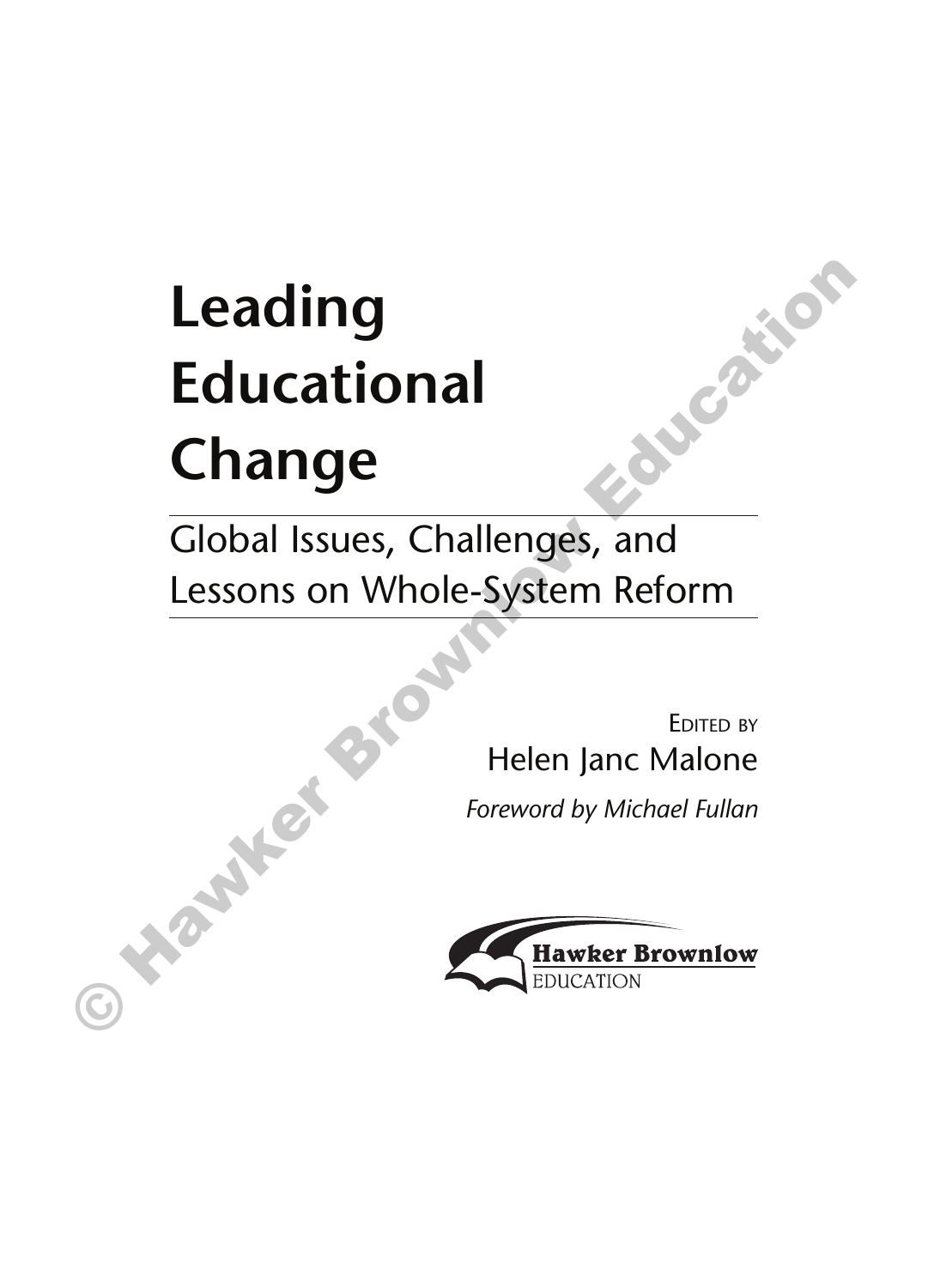## **Contents**

|              | <b>Contents</b>                                                                             |                |
|--------------|---------------------------------------------------------------------------------------------|----------------|
|              |                                                                                             | <b>ENGLAND</b> |
|              | Foreword by Michael Fullan                                                                  |                |
| Introduction |                                                                                             |                |
|              | PART I: EMERGING ISSUES IN EDUCATIONAL CHANGE                                               |                |
| 1.           | International Comparisons as a Lever for Policy Reform<br>Andreas Schleicher                | 7              |
|              | 2. Teleporting Change: The Dynamics and<br><b>Distortions of International Benchmarking</b> | 11             |
|              | Andy Hargreaves                                                                             |                |
| 3.           | Directions of Change: Why the United States<br>and China Are Moving in Opposite Directions  | 16             |
|              | Yong Zhao<br>4. Mindful Teaching with Technology:                                           |                |
|              | <b>Steps Toward Harmonization</b>                                                           | 20             |
|              | Dennis Shirley                                                                              |                |
| 5.           | From the Periphery to the Center:<br><b>Broadening the Educational Change Discourse</b>     | 25             |
|              | Helen Janc Malone                                                                           |                |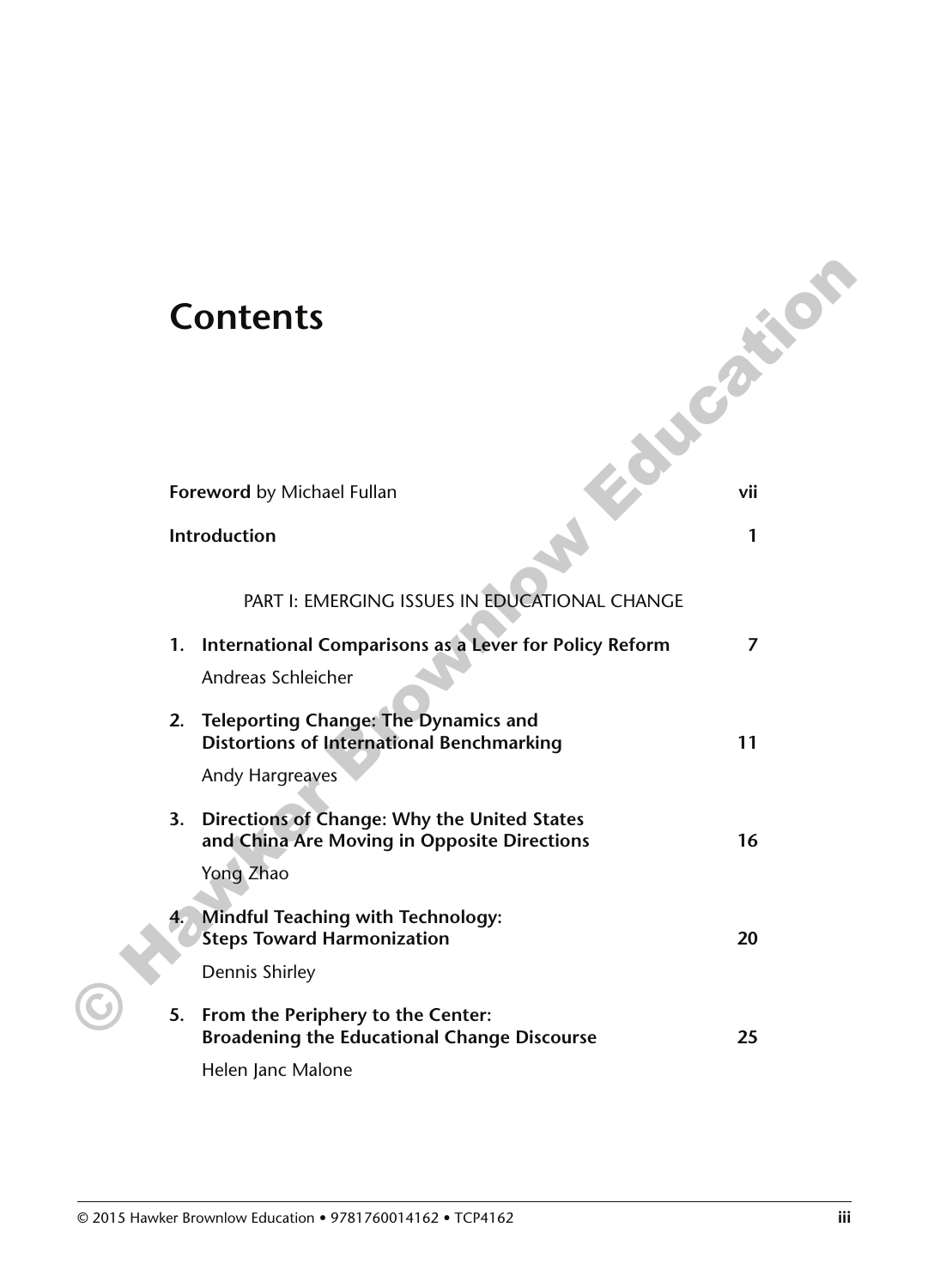### PART II: IMPROVING PRACTICE

| 6. | <b>Capacity for Learning:</b><br><b>Getting Serious About Practice Improvement</b>                                          | 33 |
|----|-----------------------------------------------------------------------------------------------------------------------------|----|
|    | Louise Stoll                                                                                                                |    |
|    | 7. Diagnosing and Designing for<br><b>Schoolhouse Practice: Educational</b><br>Administration and Instructional Improvement | 37 |
|    | James P. Spillane                                                                                                           |    |
|    | BUC<br>8. The Enduring Challenge of Achieving<br><b>Effective Teaching on a Large Scale</b>                                 | 42 |
|    | Stephen E. Anderson                                                                                                         |    |
|    | 9. Ways of Knowing:<br>Developing Teacher Knowledge in the 21st Century                                                     | 47 |
|    | Ann Lieberman                                                                                                               |    |
|    | 10. The Small Origins of Large-Scale School Reform in Mexico                                                                | 52 |
|    | Gabriel Cámara                                                                                                              |    |
|    | PART III: EQUITY AND EDUCATIONAL JUSTICE                                                                                    |    |
|    | 11. Equity: The Big Challenge for Education Systems                                                                         | 59 |
|    | Mel Ainscow                                                                                                                 |    |
|    | 12. Equity-Driven Educational Change                                                                                        | 64 |
|    | Amanda Datnow                                                                                                               |    |
|    | 13. Engaging Critical Diversity in Educational Reform                                                                       | 68 |
|    | Sherry L. Deckman                                                                                                           |    |
|    | 14. The Pursuit of Excellence and Equity in Divided Countries:<br>A South African Case                                      | 73 |
|    | Jonathan D. Jansen                                                                                                          |    |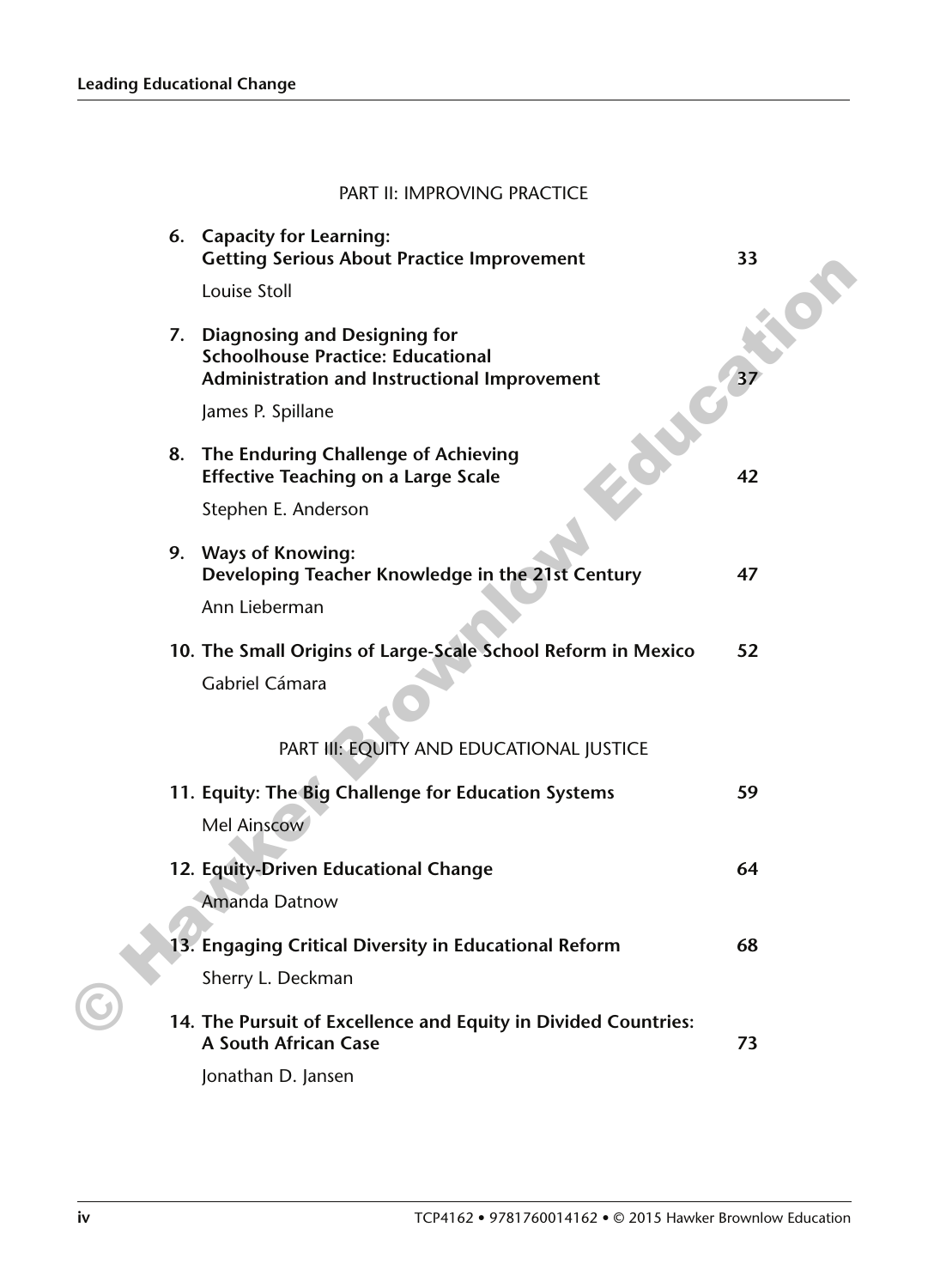|  | 15. Ensuring Educational Justice in Latin American<br><b>Education Systems: Issues and Challenges</b>        | 77  |
|--|--------------------------------------------------------------------------------------------------------------|-----|
|  | Silvina Gvirtz and Esteban Torre                                                                             |     |
|  | PART IV: ACCOUNTABILITY AND ASSESSMENT SYSTEMS                                                               |     |
|  | 16. Australian School Improvement<br>with Transparent, Fair Comparisons                                      | 85  |
|  | <b>Barry McGaw</b>                                                                                           |     |
|  | 17. Rethinking a Century-Old System: Hong Kong                                                               | 89  |
|  | <b>Patrick Griffin</b>                                                                                       |     |
|  | 18. Quality Assurance System:<br><b>Making Education Accountable in Russia</b>                               | 93  |
|  | Elena Lenskaya                                                                                               |     |
|  | 19. The Bottom-Up Push for Quality Education in India<br>Madhav Chavan and Rukmini Banerji                   | 97  |
|  |                                                                                                              |     |
|  | 20. Accountability as a Collective Professional Responsibility<br>Lorna Earl                                 | 101 |
|  |                                                                                                              |     |
|  | PART V: WHOLE-SYSTEM CHANGE                                                                                  |     |
|  | 21. Building the Collective Capacity for System Change:<br><b>Professional Learning Communities in Wales</b> | 109 |
|  | <b>Alma Harris</b>                                                                                           |     |
|  | 22. Education in Brazil: New Challenges                                                                      | 114 |
|  | Maria Helena Guimarães de Castro                                                                             |     |
|  | 23. Fifteen Years of Singapore's<br>"Thinking Schools Learning Nation" Vision                                | 118 |
|  | Pak Tee Ng                                                                                                   |     |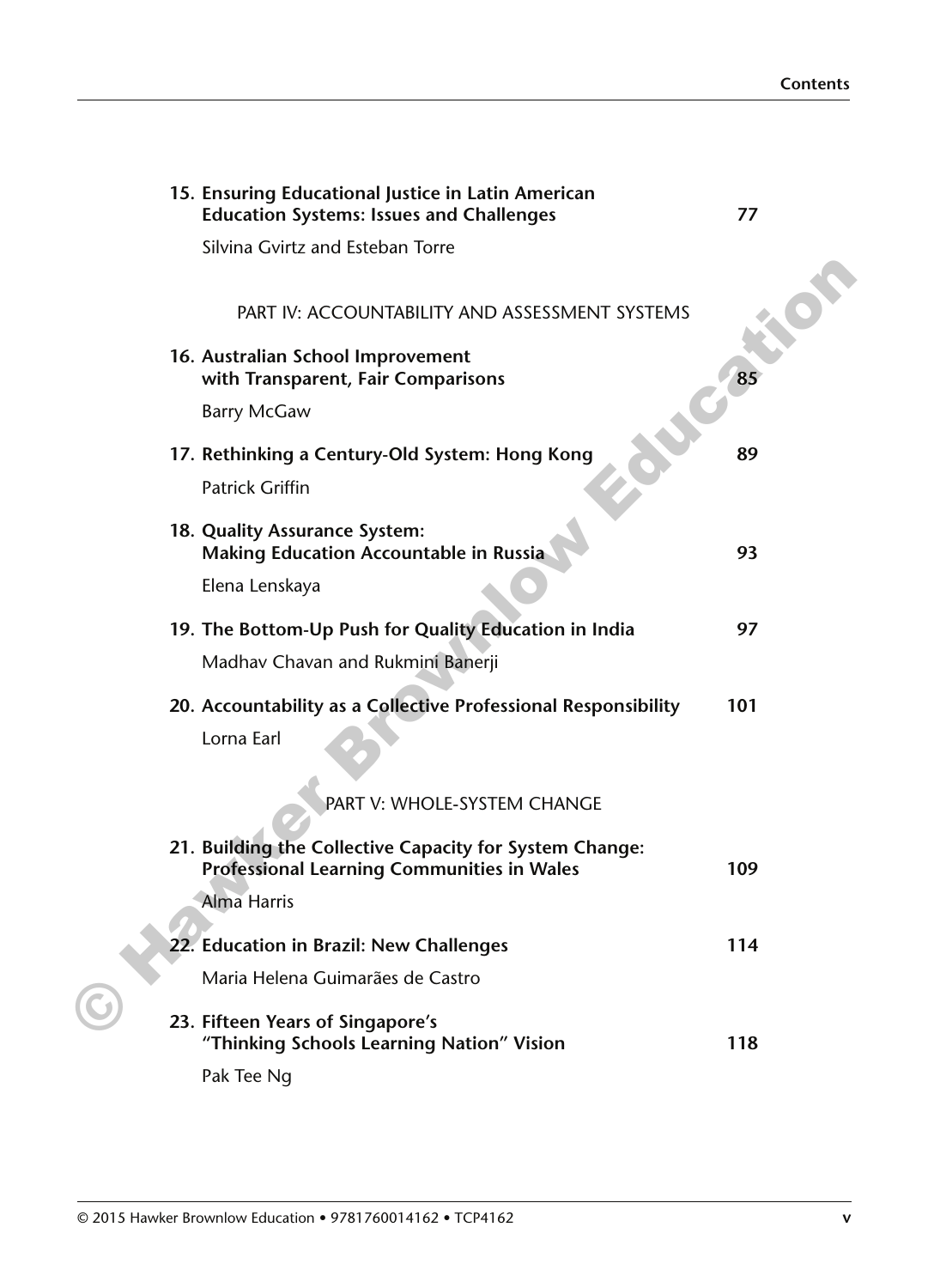| 24. Fulfilling the Dream in Finland                                       | 123 |
|---------------------------------------------------------------------------|-----|
| Pasi Sahlberg                                                             |     |
| 25. Conclusion:<br>Issues, Challenges, and Lessons on Whole-System Reform | 128 |
|                                                                           |     |
|                                                                           |     |
| Hawker Brownlow Education                                                 |     |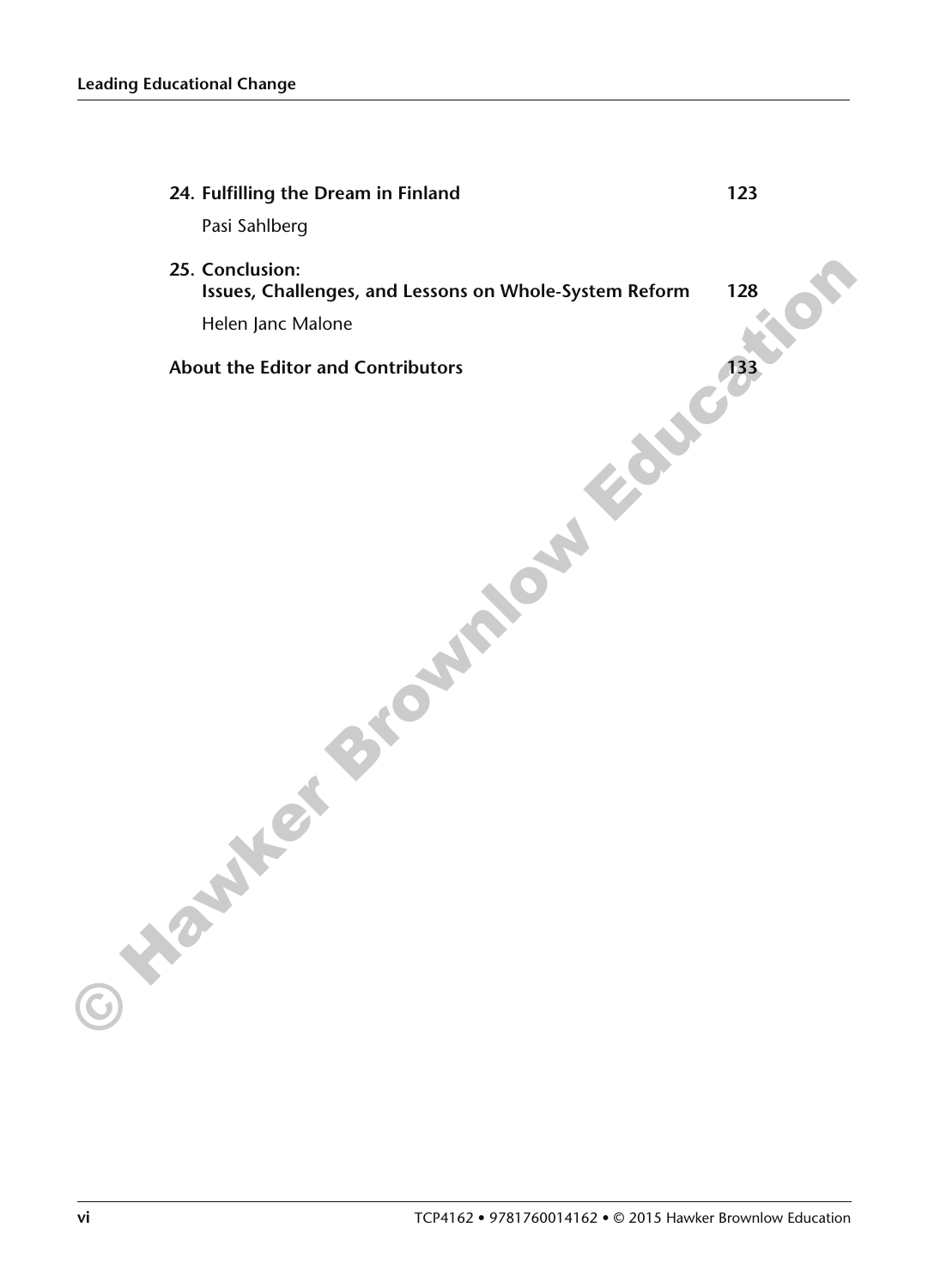## Introduction

In the spring of 2011, while attending a U.S. national education conference, between plenary sessions I engaged in a conversation with a school district professional development trainer. Over the course of our discussion, she shared with me her desire to inform teachers and principals in her district about global educational perspectives on system reform and school improvement, but aired her frustration about a lack of succinct literature on this topic that front-line staff could access and easily read during their limited available time.

On my way home from the conference I came up with a challenge: ask foremost education leaders from around the globe to address the current research, policies, and practices that are changing educational systems in 1,500 engaging and compelling words. The authors featured in this volume responded to my challenge to offer brief, captivating, and provocative ideas designed to appeal to practitioners and decisionmakers alike, to all who directly or indirectly shape children's and adolescents' learning experiences. The authors represent fifteen countries across six continents. They are current and former government officials in the ministries of education, directors of international and national education organizations, scholars, practitioners, educational leaders and innovators, and recipients of the most prestigious honors bestowed on thought leaders in the field of education. Introduction<br>
In the spring of 2011, while attending a U.S. national education conference, between plenary sessions I engaged in a conversation with a sehocl<br>
district professions, the shared with me further deutro there

#### **Introducing the Five Lines of Inquiry**

The development of the educational change knowledge base has grown substantially over the past decade. International assessments, comparative analyses, and diverse capacity-building strategies have led to significant knowledge creation and mobilization within the field. Today, we are beginning to understand in a more nuanced way the intricacies of leading educational change. What we have learned is that we must attend to inputs and outputs equally and address contextual factors and underlying conditions that promote student learning and educational success.

Reflective of the burgeoning knowledge base, this book is organized into Parts that explore five lines of inquiry, each of which offers a brief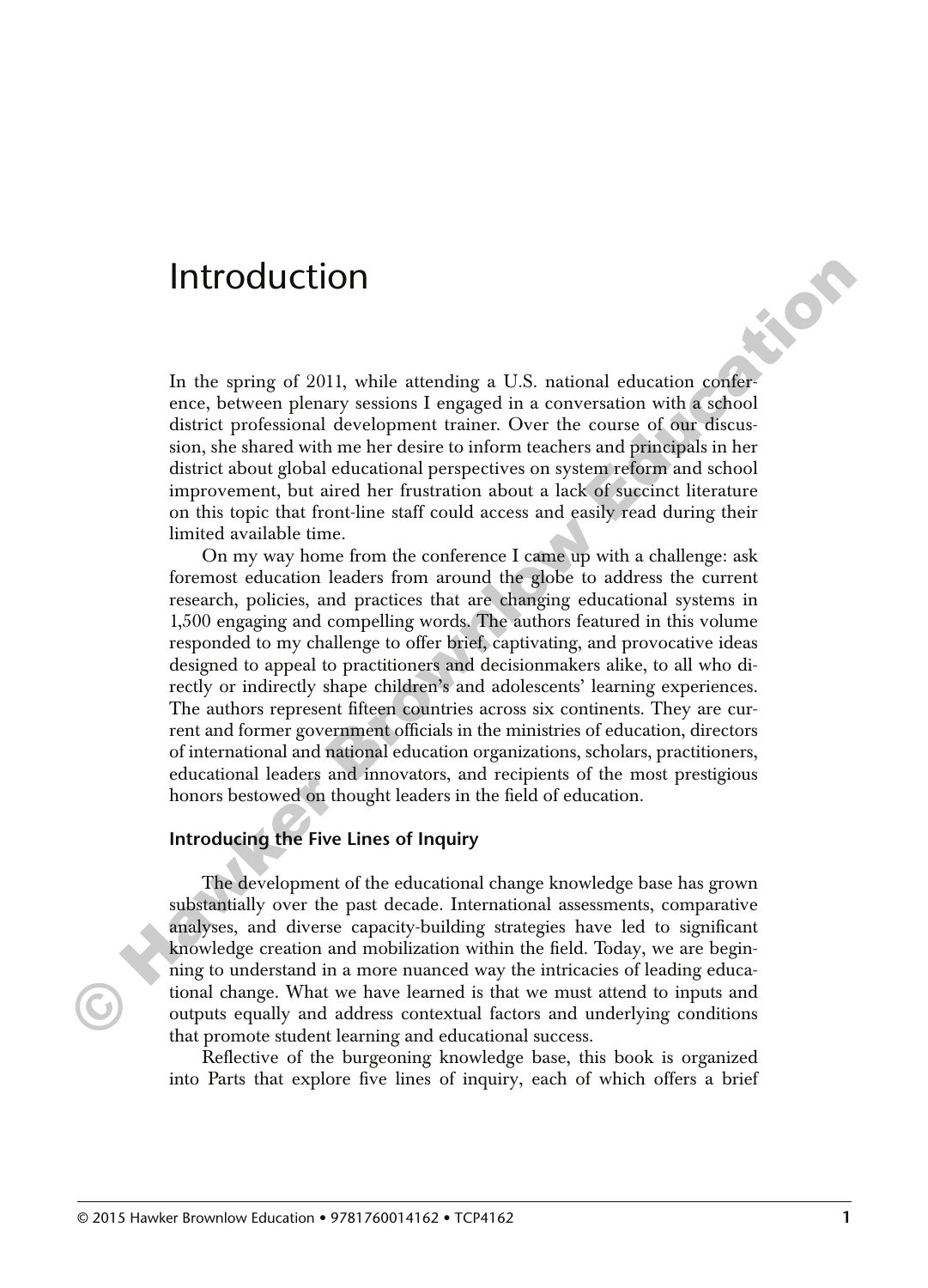introduction, situates the thematic discourse, and introduces the chapters contained therein:

- **Part I: Emerging Issues in Educational Change** examines crosscutting issues that play a role in shaping system-level change.
- **Part II: Improving Practice** profiles strategies that build professional capacity and collective inquiry.
- Part III: Equity and Educational Justice critically analyzes contextual factors that lead to inequitable systems of schooling and considers strategies that promote educational justice.
- **Part IV: Accountability and Assessment Systems** attends to the use of internal and external accountability mechanisms as drivers for data-based decisionmaking.
- **Part V: Whole-System Change** offers lessons from emerging and established models engaged in comprehensive system-level change.

The five themes are intertwined and represent diverse levers that can be pulled to create meaningful and sustainable change. The chapter authors draw attention to the reality that leading educational change is multifaceted, political, and uncertain but that positive educational change is possible when it is embedded in a clear vision, strong leadership, resource investment, internal and external accountability, high-quality practice, collaboration, and continuous engagement by all stakeholders.

The purpose of this contemporary anthology is to bring to the forefront the latest thinking across the five lines of inquiry in order to promote important discussions, analyses, and innovations within the education sector. Accompanying the book is an Instructor's Guide, available on the Teachers College Press website (www.teacherscollegepress.com), which offers thoughtprovoking questions arranged by chapters across the five parts that can be used to lead professional development training, classroom instruction, and individual learning, and to generate broader discussions about leading educational change. This book is geared toward education decisionmakers and leaders, practitioners, and policymakers interested in international education and system-level change. Figure 1 come<br>grays susses in Locational Change examines crosses and the control of<br>restrictions) and capacity and collective profiles strategies that build professional<br>capacity and collective inquiry.<br>Fart II: Equality

#### **Acknowledgments**

This book was realized through the tremendously supportive mentorship of Ann Lieberman, Andy Hargreaves, Alma Harris, and Dennis Shirley, who have guided me throughout the book's writing process and so kindly contributed to this volume. I would also like to thank Michael Fullan for his gracious Foreword and extend my appreciation to the international roster